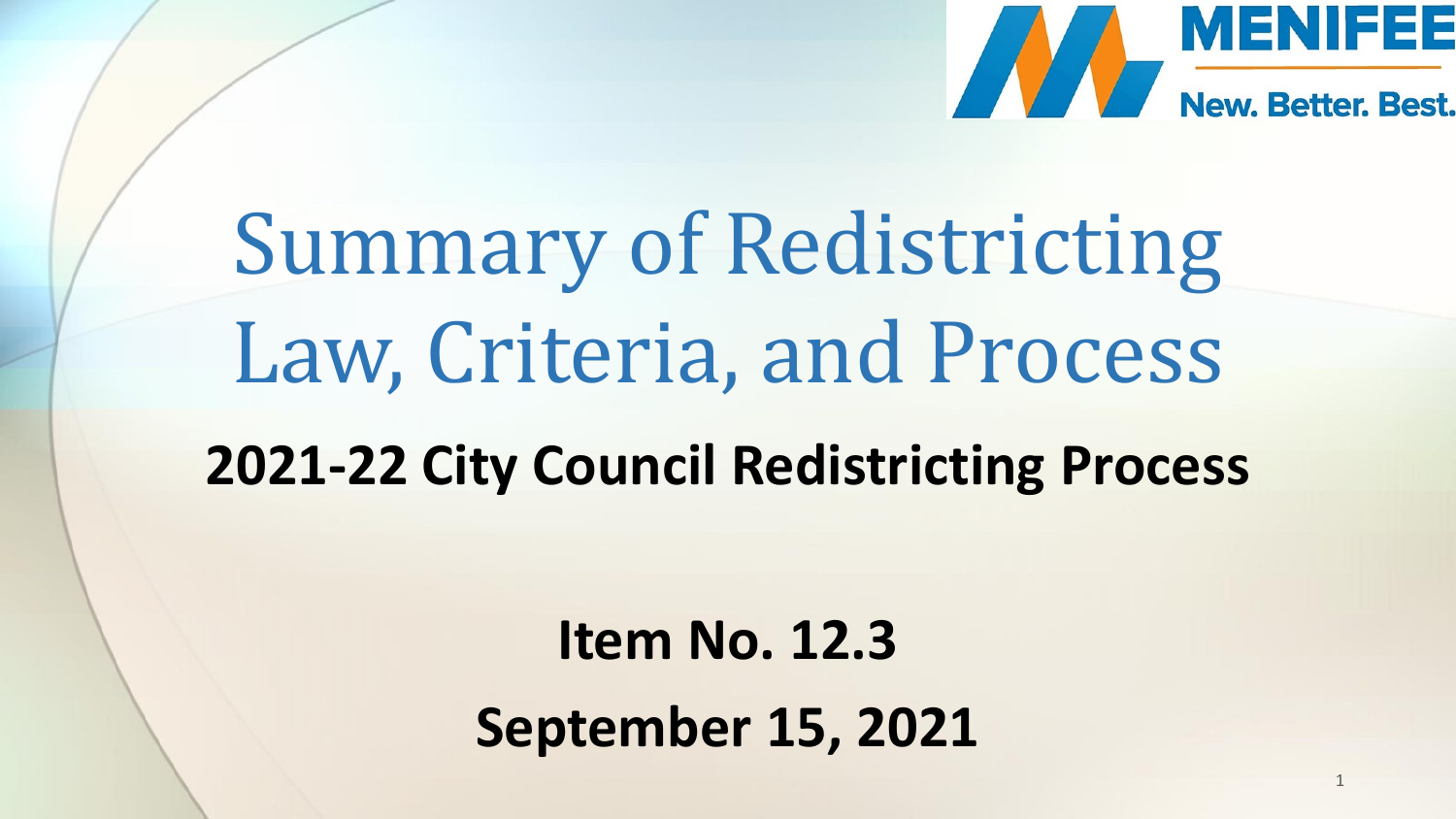# Overview of Redistricting Laws

- Menifee Municipal Code
- U.S. Constitution
- Federal Voting Rights Act
- California Elections Code
- California Constitution
- Case Law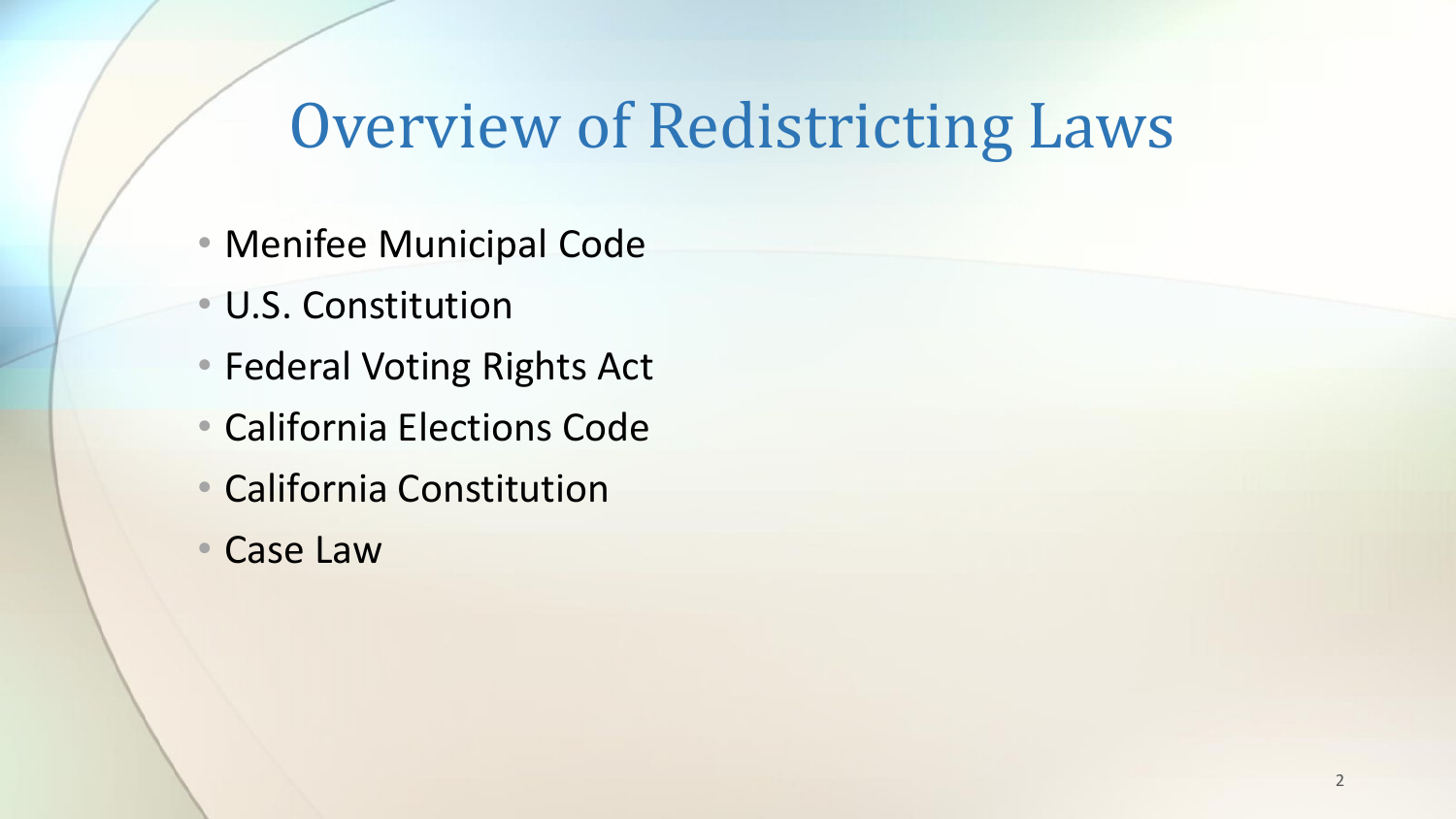#### Menifee Municipal Code

#### Chapter 2.04 City Council Section 2.04.070 Councilmanic District Boundaries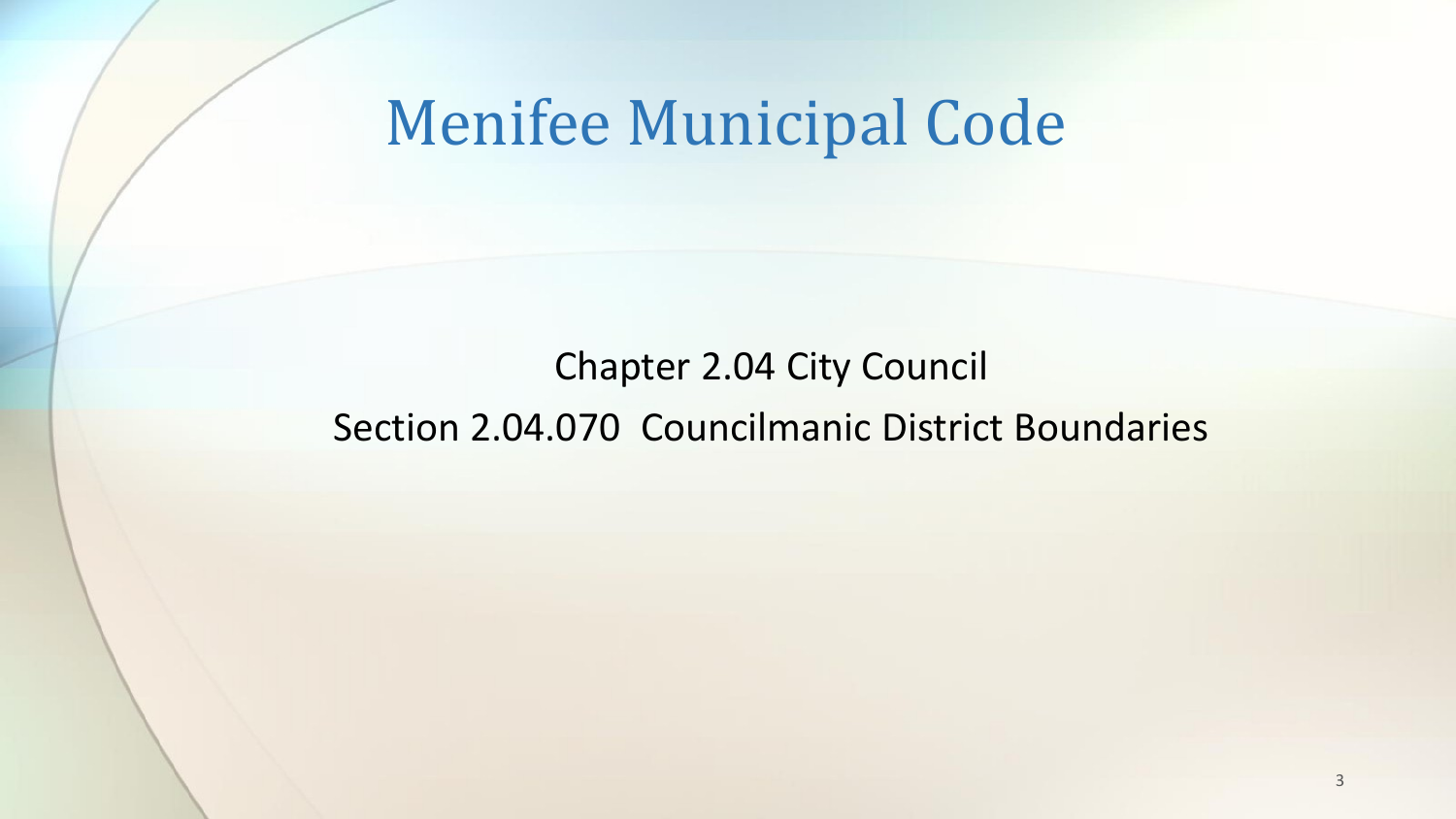- General Principle: City Council Districts must be substantially equal in population
	- U.S. Constitution's Equal Protection Clause and "One-Person, One-Vote" Jurisprudence
	- California Elections Code Section 21621 ("substantially equal" in "total population" as required by the U.S. Constitution)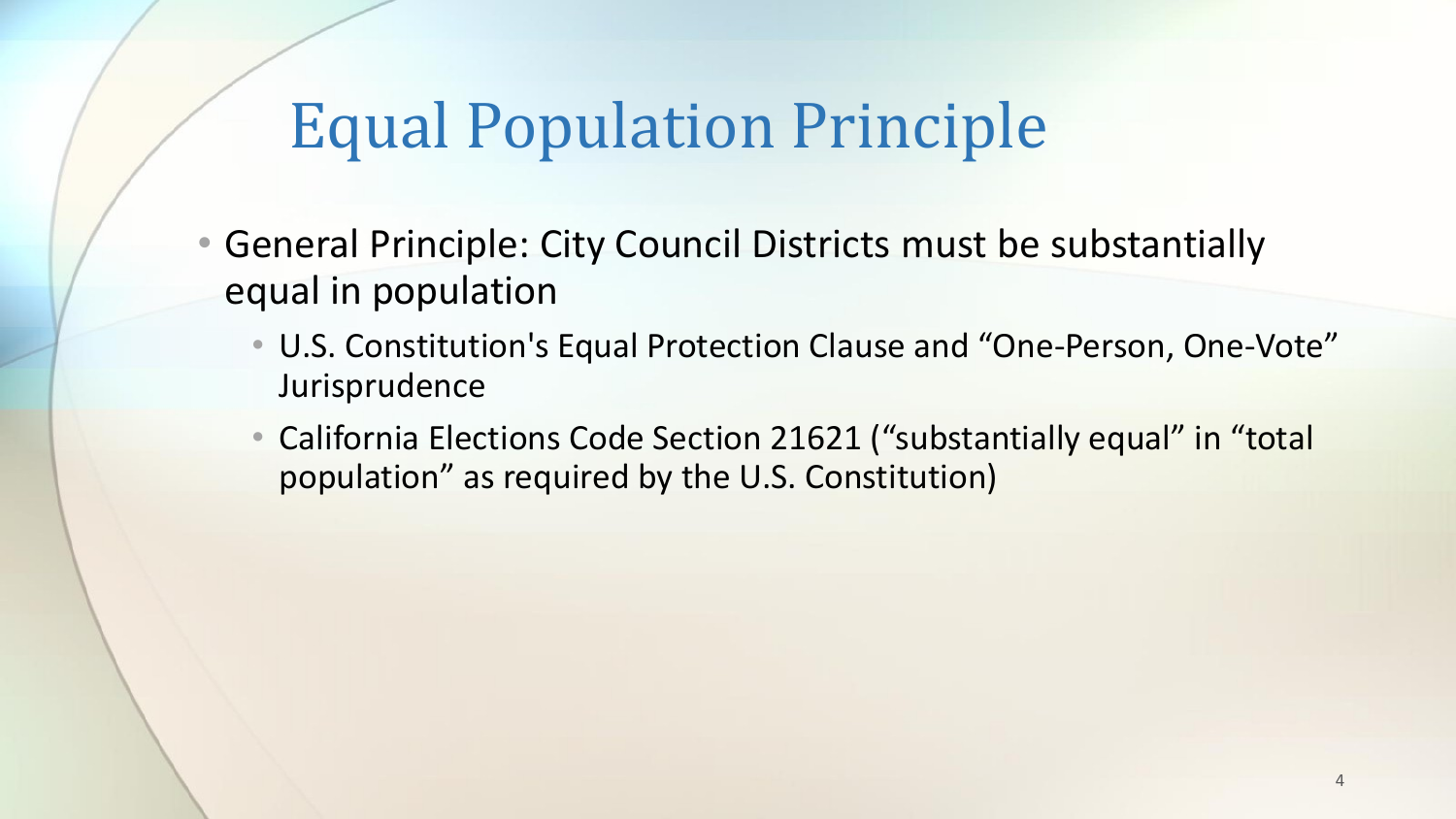- Make good faith effort to draw districts with equal population
- Exact equality is not required for local districts if deviation is justified by legitimate state purposes
- Deviation of less that 10 percent is presumptively valid
	- Only if for legitimate reasons
	- Deviations should be explained on traditional redistricting criteria of other lawful justifications
	- Legal Authorities U.S. Constitution, Supreme Court Case Law including *Reynolds v. Sims, Gaffney v. Cummings, Larios v. Cox, Harris v. Arizona Independent Redistricting Commission*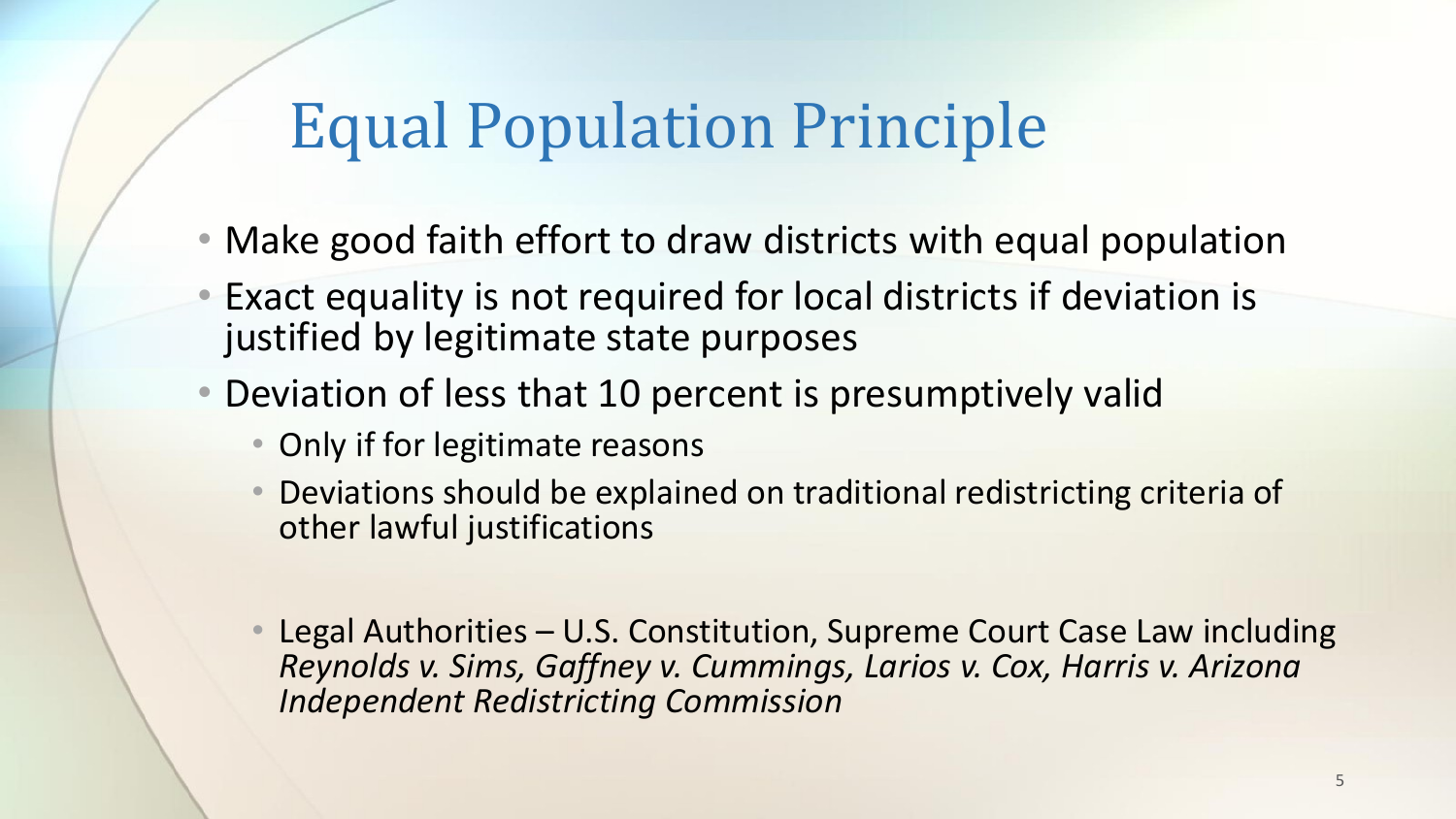- Deviations from equal population should be justified
	- Show consistent reliance on traditional redistricting criteria (e.g., respecting neighborhoods and communities of interest, observing natural and other boundaries, maintaining compact districts)
- Do not seek to disadvantage any particular group
- Show good faith effort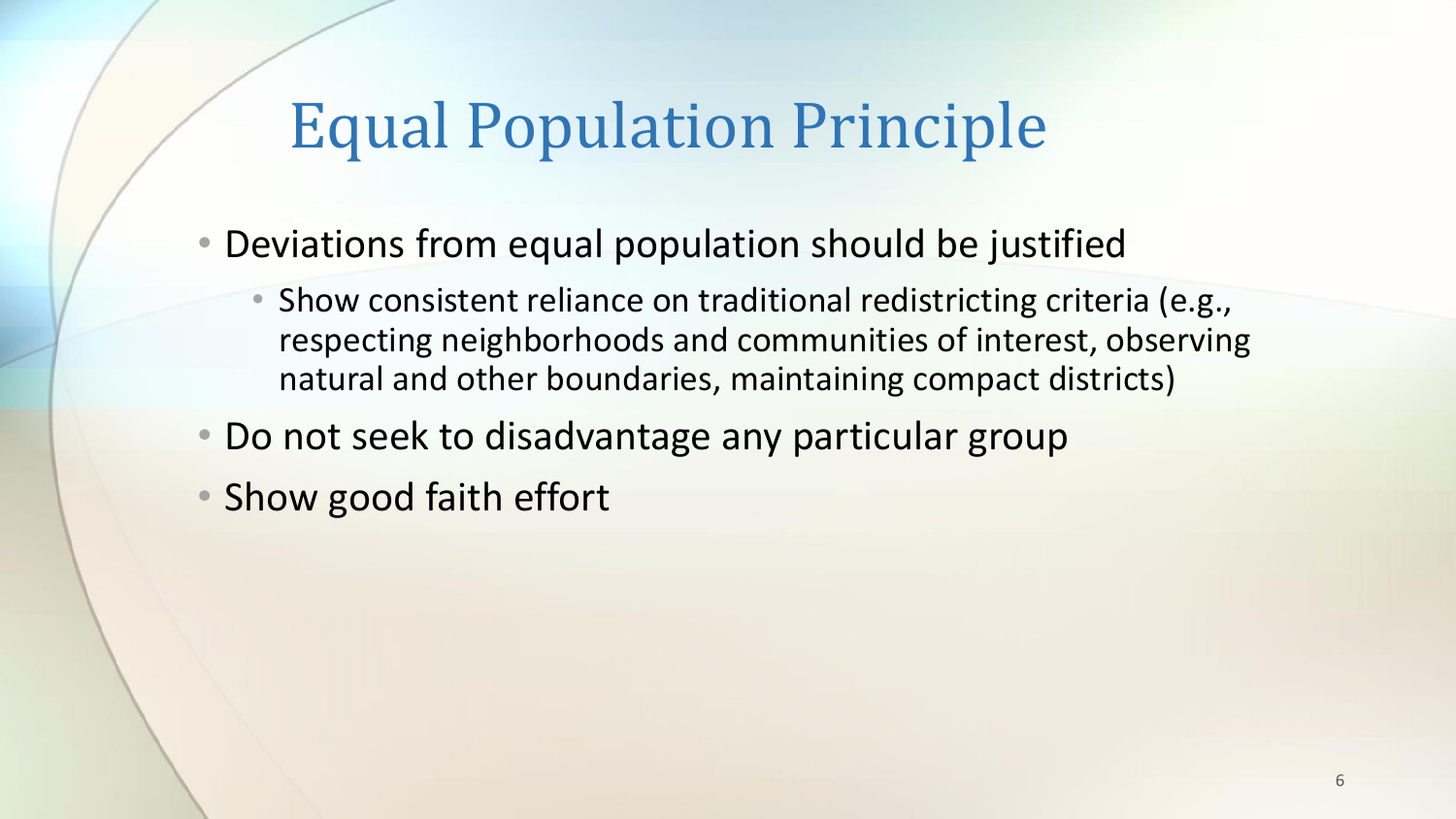- Measuring Population Equality and Deviation
	- Start with City's total population
	- Determine ideal equal population of the 5 Council Districts
	- Determine percent deviation from ideal of each district
	- Determine total percent deviation difference between the districts with the greatest positive and negative percent deviations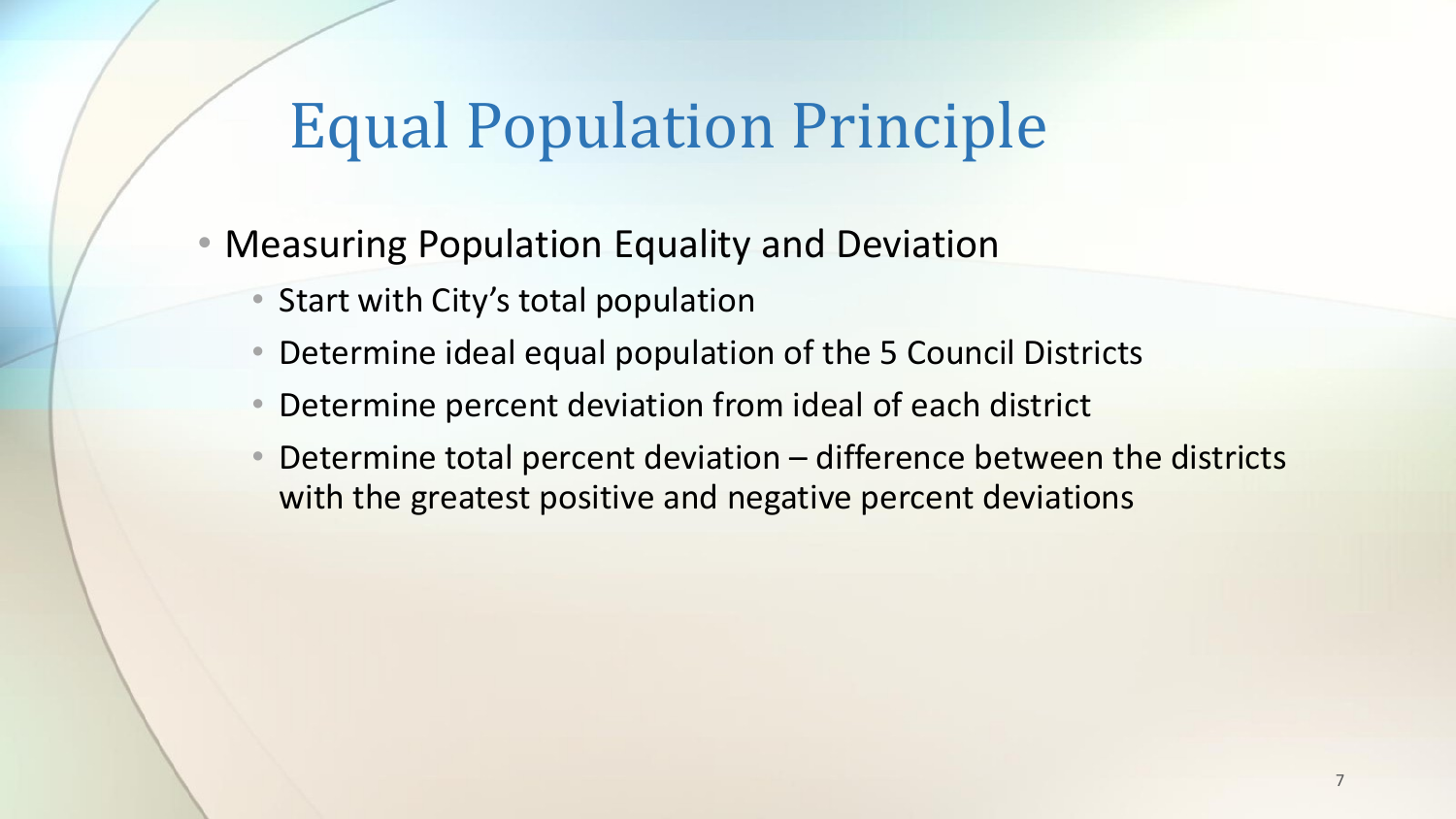| <b>District</b> | <b>Total</b><br><b>Population</b> | <b>Ideal</b><br><b>Population</b> | <b>Percent</b><br><b>Deviation</b> |
|-----------------|-----------------------------------|-----------------------------------|------------------------------------|
| $\mathbf{1}$    | 23,750                            | 25,000                            | $-5$                               |
| $\mathcal{P}$   | 25,625                            | 25,000                            | $+2.5$                             |
| 3               | 25,375                            | 25,000                            | $+1.5$                             |
| 4               | 25,250                            | 25,000                            | $+1.0$                             |

• Example of a City with a population of 100,000 and 4 Council Districts

• Total Percent Deviation = 7.5%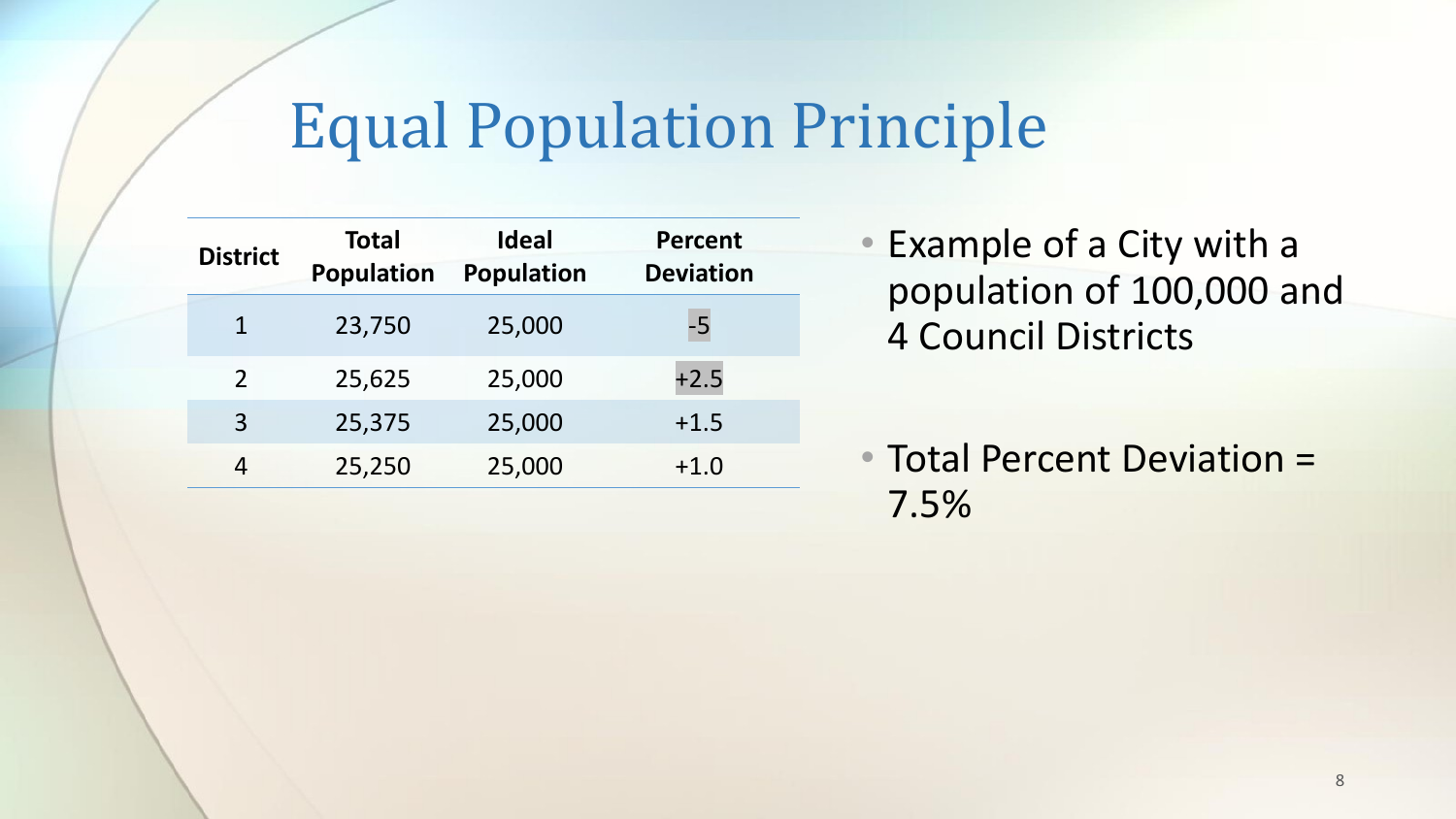# Traditional Redistricting Criteria

- Focus on traditional redistricting criteria
	- Contiguity
	- Compactness
	- Natural Boundaries and Streets
	- Neighborhood and Communities of Interest

• Legal Authorities – Case Law, California Constitution Article XXI, Section 2; California Elections Code Section 21621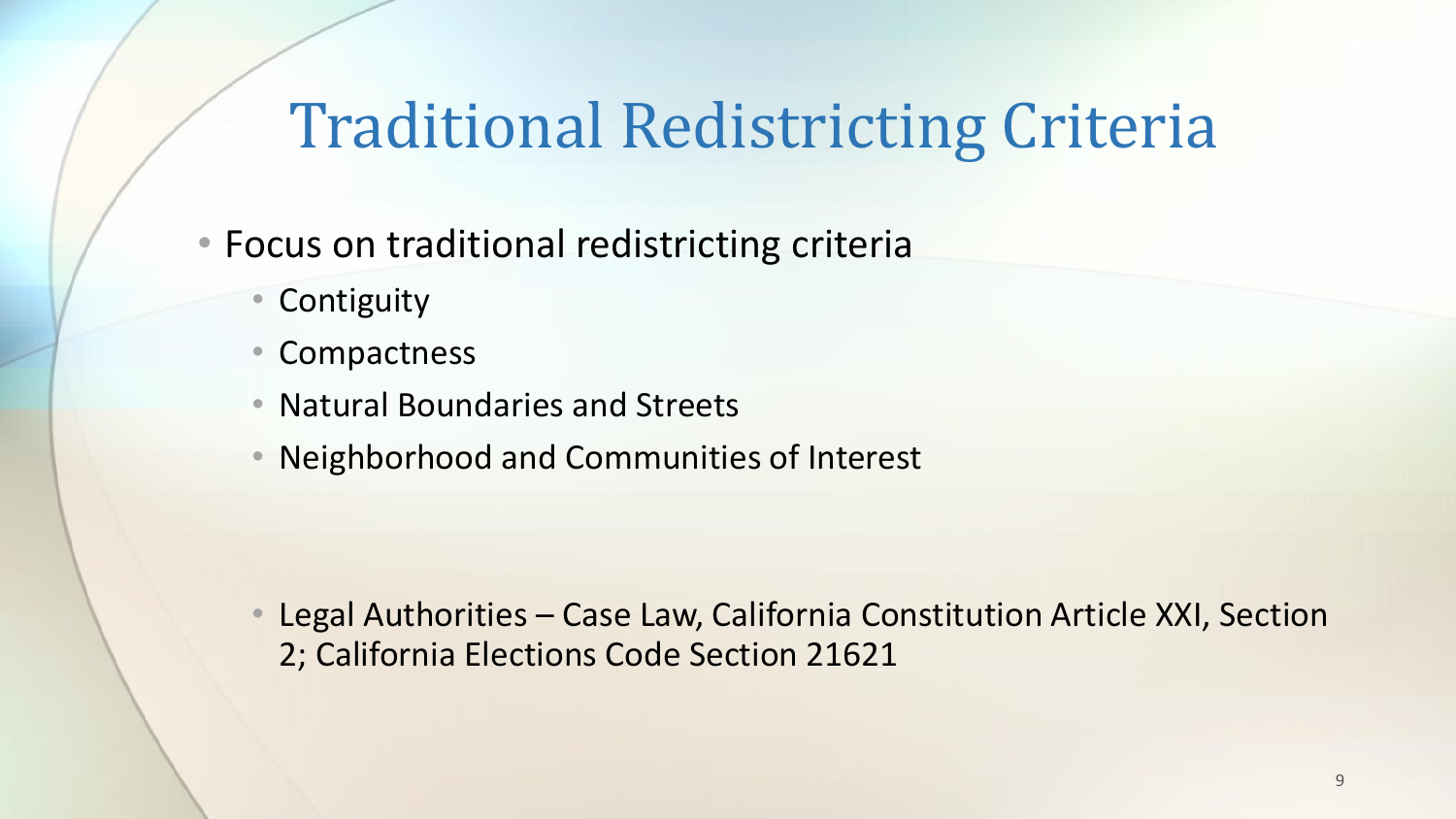#### Traditional Redistricting Criteria

- Contiguity all parts of district should connect
- Compactness district should be geographically compact
	- Many ways to measure compactness
	- Be aware of appearance, shape, and border lines
- Existing boundaries observe existing boundaries
	- Geographic, topographic boundaries
	- Streets, Freeways
	- Other Boundaries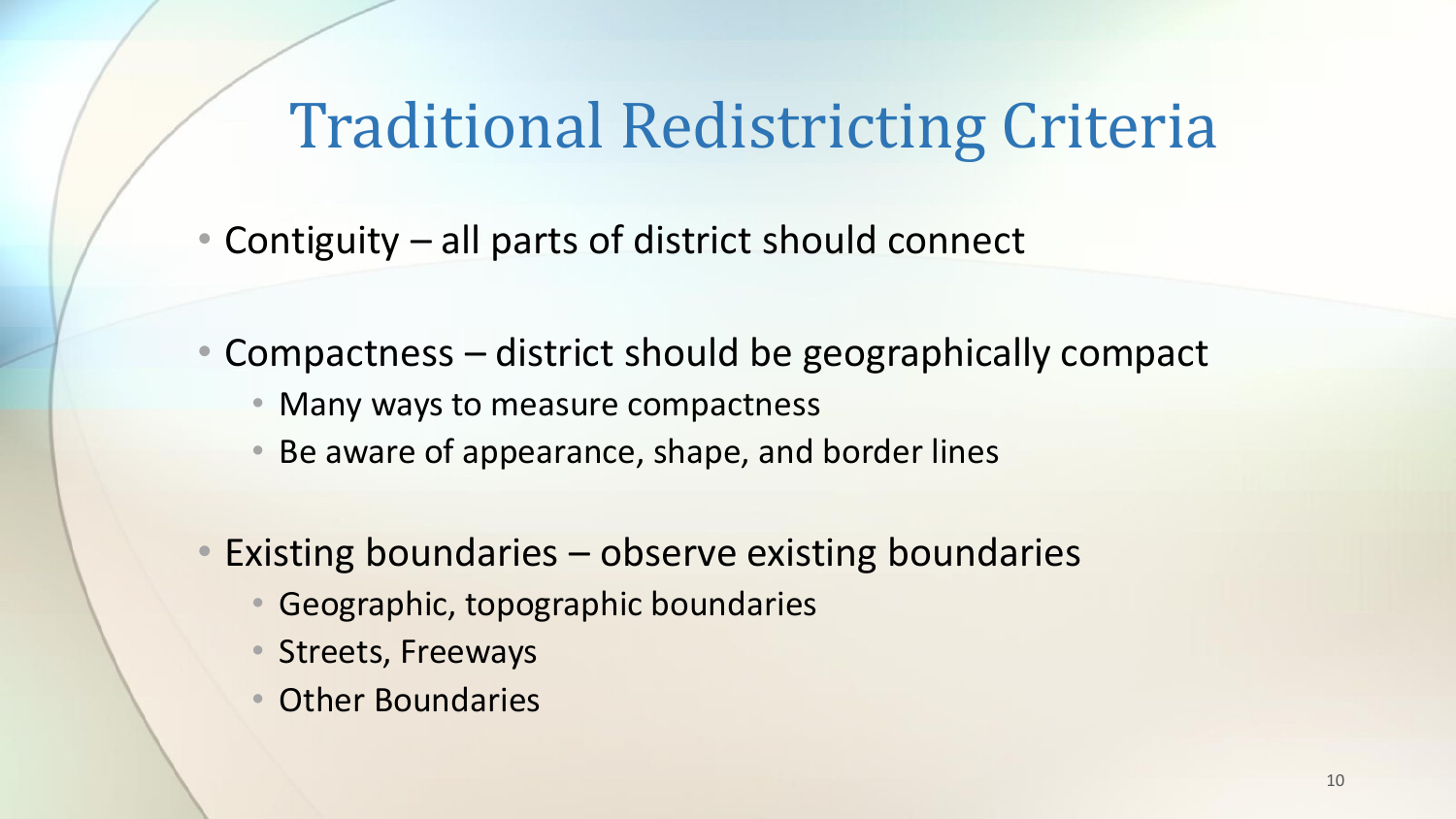## Traditional Redistricting Criteria

- Neighborhoods and Communities of Interest preserve communities sharing common interests
	- Neighborhoods
	- Example of Common Interests
		- Land Use patterns (suburban, industrial, commercial)
		- Cultural and Language characteristics
		- Income Level
		- Educational Background; Employment and Economic patterns
		- Crime, schools, other common issues
	- Obtain public testimony and consider census data, City neighborhood information, planning information, etc.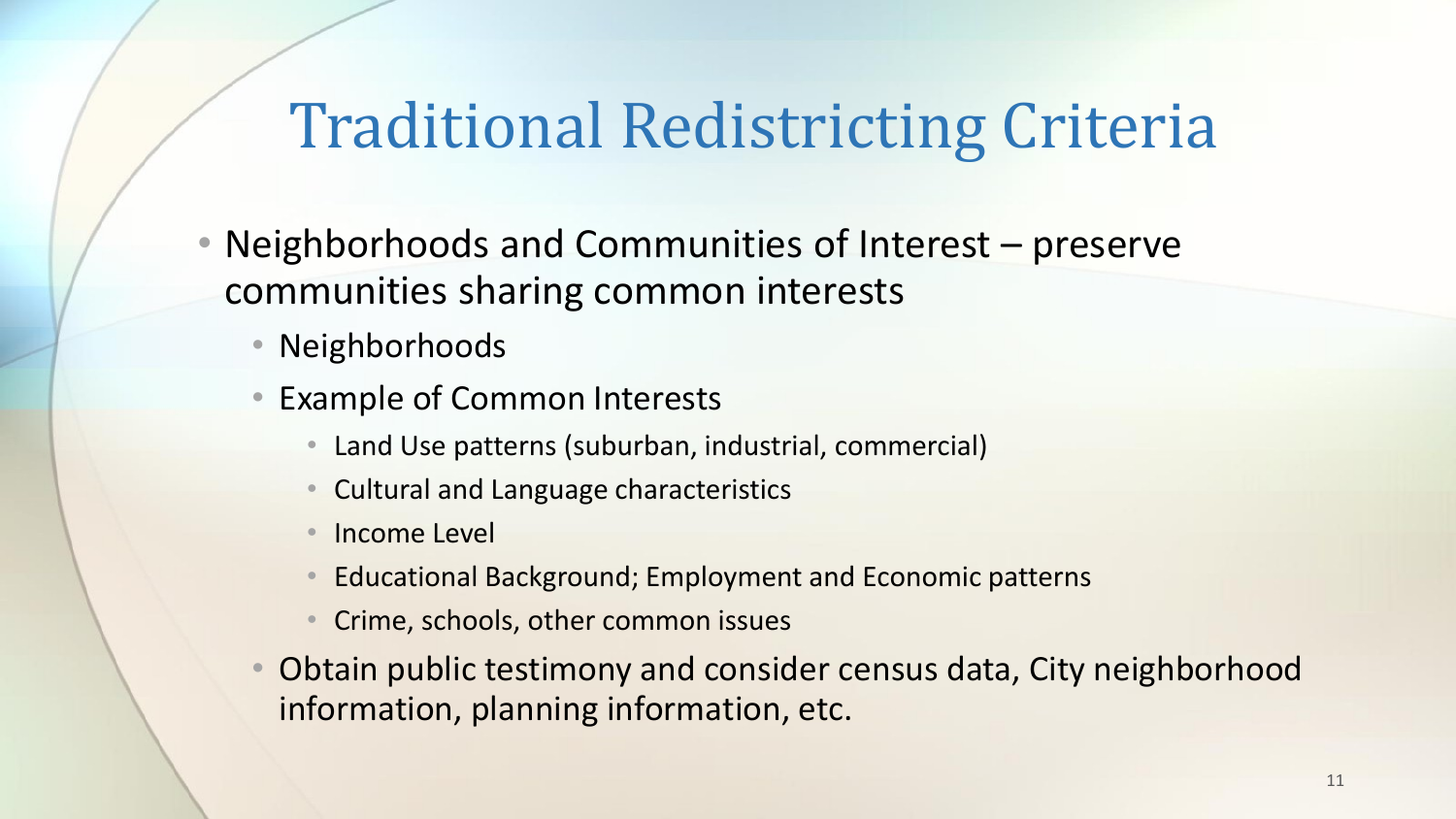#### Equal Protection Clause

- 14<sup>th</sup> Amendment's Equal Protection Clause prohibits the use of race as the predominant factor in redistricting except in narrow cases
	- race generally cannot be "predominant" factor
	- i.e., no racial gerrymandering

• Legal Authorities – U.S. Constitution; Supreme Court Case law including Shaw v. Reno, Miller v. Johnson, Bush v. Vera, Cromartie I & II, Alabama Legislative Black Caucus, Cooper v. Harris, Bethune-Hill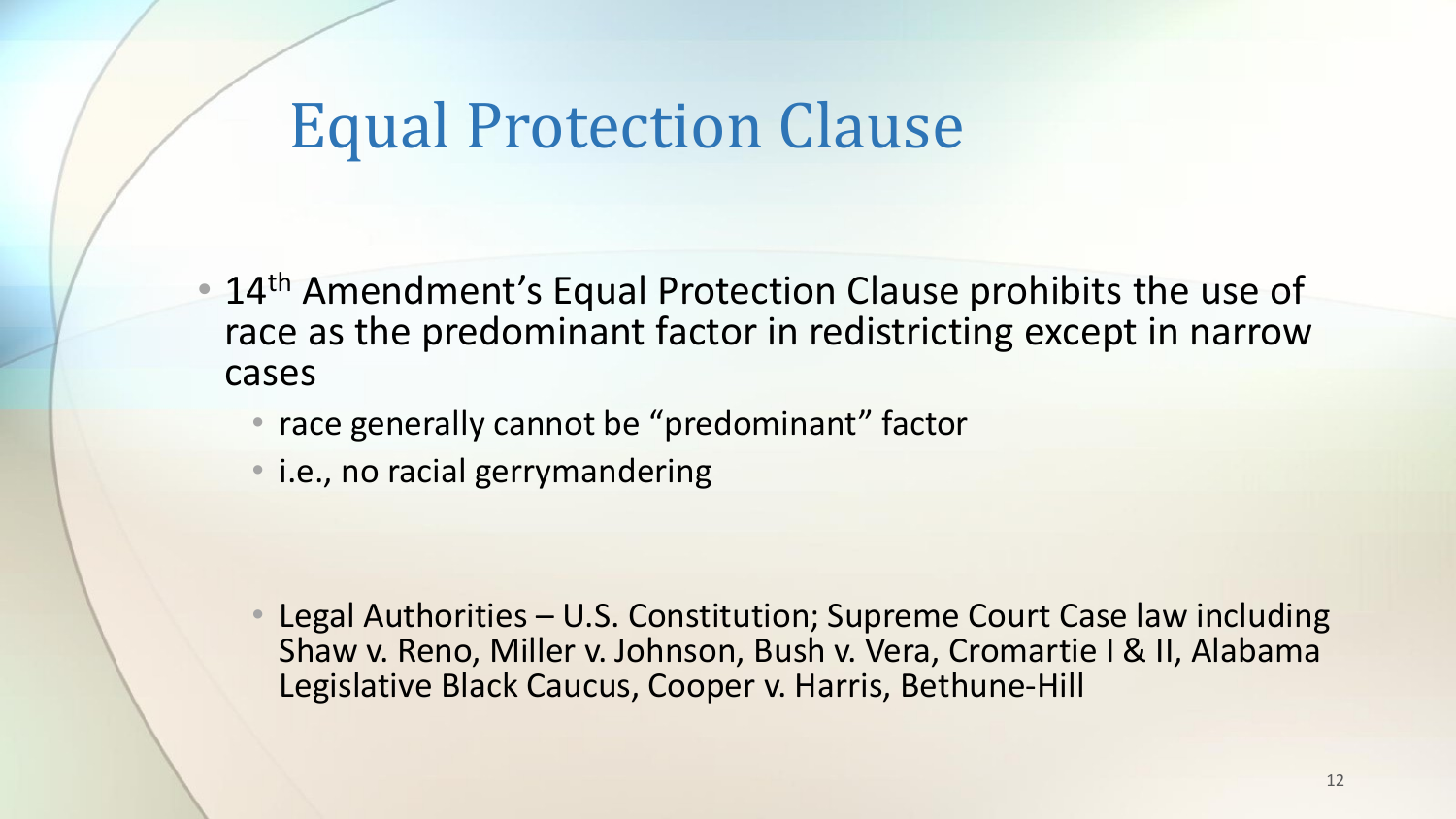#### Equal Protection Clause

- 14<sup>th</sup> Amendment's Equal Protection Clause does not, however, prohibit all consideration of race
- May consider race as a factor along with traditional race-neutral redistricting criteria
- Consideration of traditional criteria should not be subordinated to consideration of race and should be contemporaneous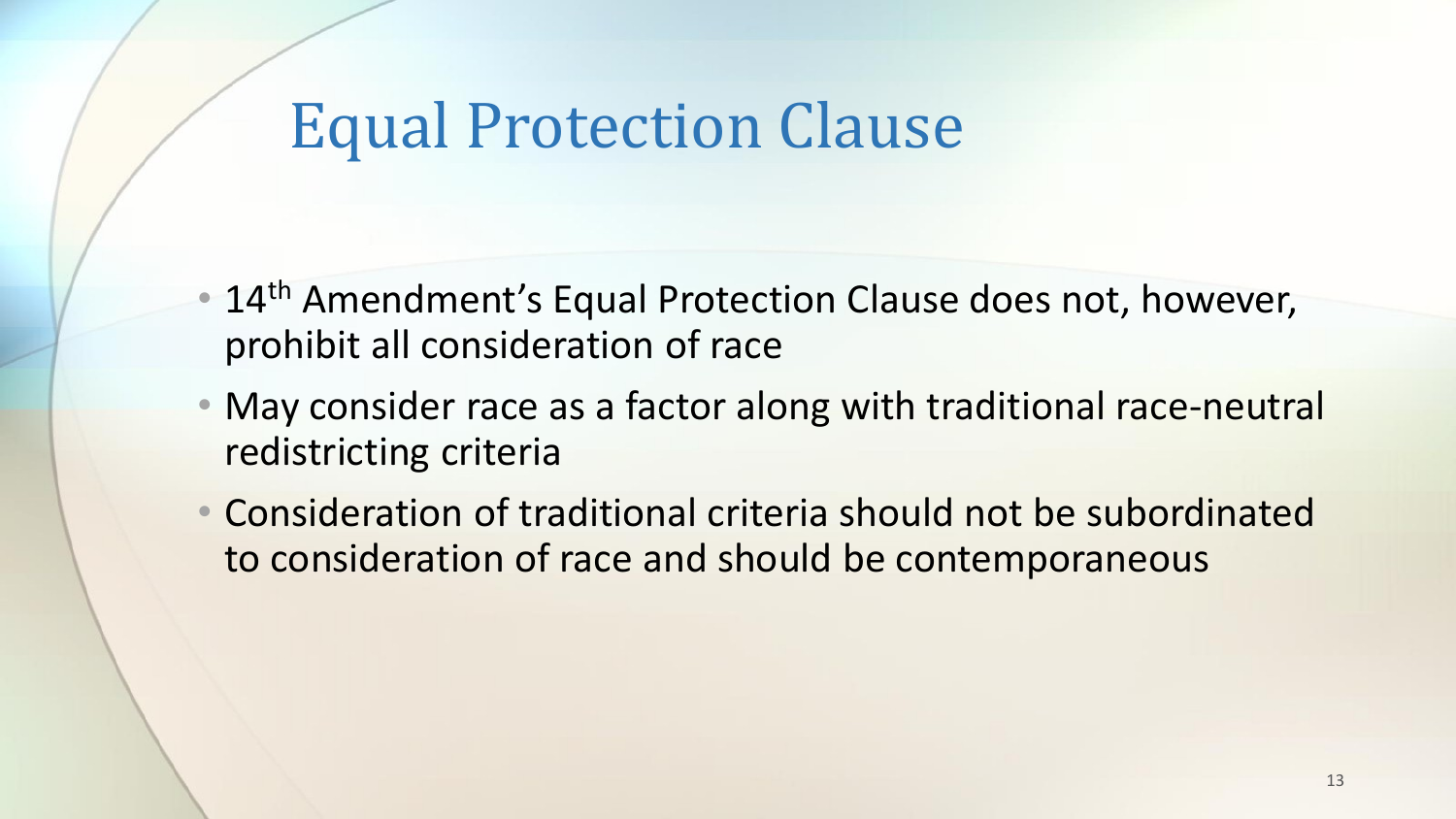#### Equal Protection Clause

- Evidence of race as a predominant factor:
	- Direct testimony
	- Circumstantial evidence (demographics, shape, changes, process, public record)
- If race determined to be predominant factor, strict scrutiny applies to redistricting plan
	- Need compelling state interest
	- Plan must be narrowly tailored
	- High burden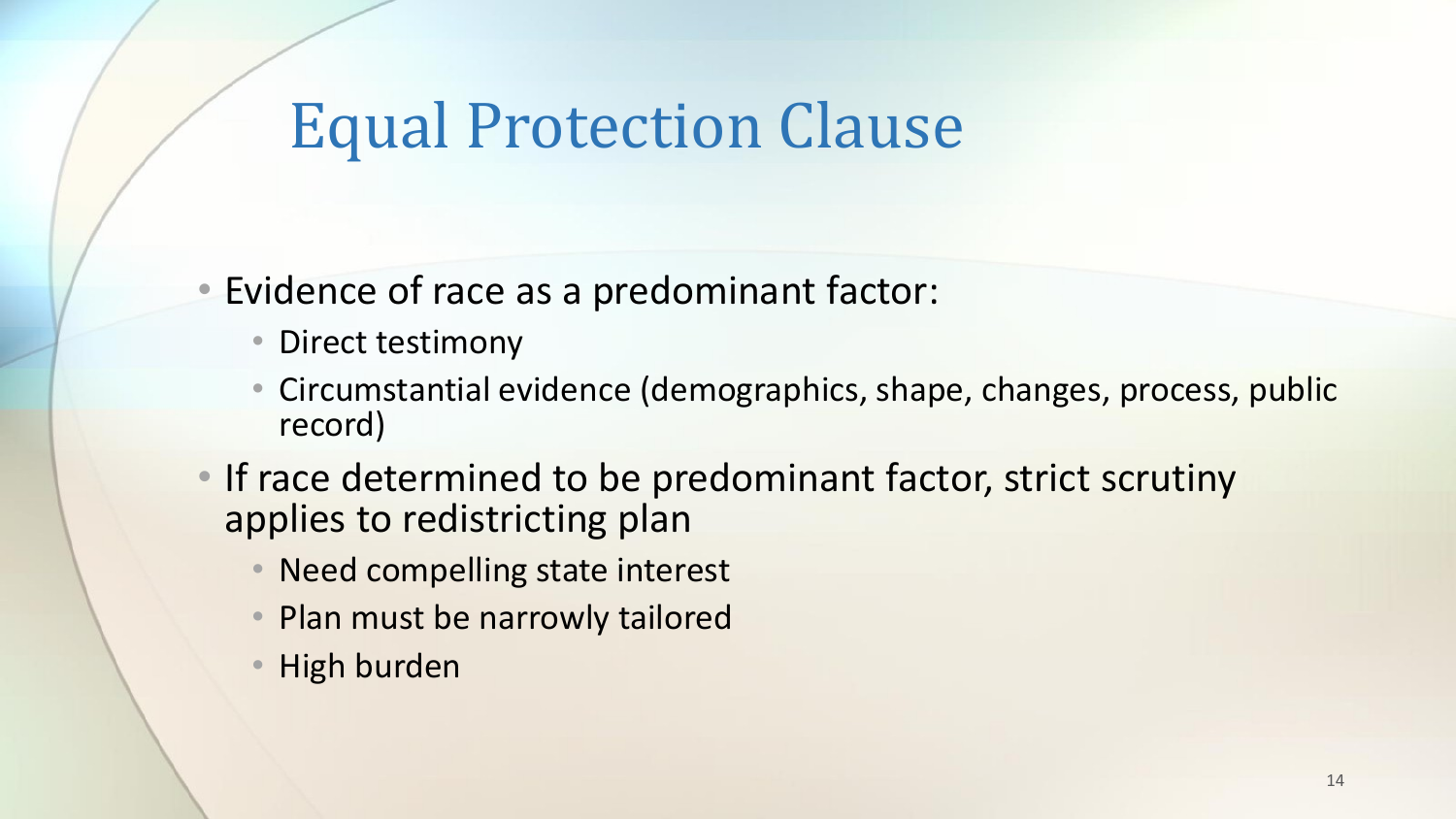# Federal Voting Rights Act

- Section 2 of the Voting Rights Act of 1965
	- Prohibits any voting practice or procedure that "results in a denial or abridgement" of the right to vote based on race, color, or language minority status
	- Applies to prohibit redistricting plans that result in "vote dilution" by depriving minority voters of an equal opportunity to elect a candidate of their choice
	- i.e., must not unlawfully minimize or cancel minority voting strength
	- Discriminatory effect sufficient, discriminatory intent not required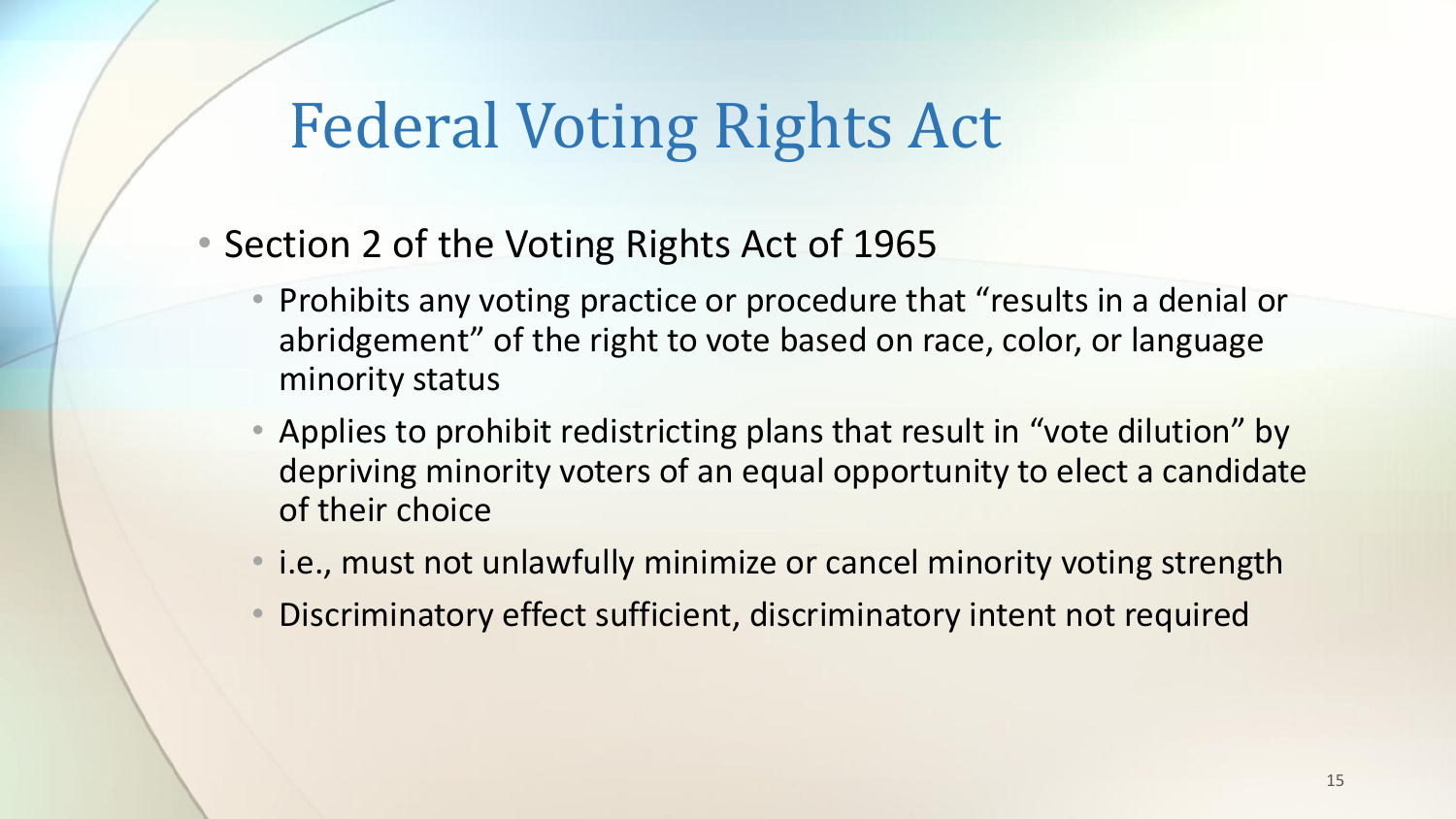# Federal Voting Rights Act

- Examples of "Vote Dilution"
	- **Fracturing** dispersing minority voters into several different districts such that a bloc-voting majority can routinely outvote them



Packing – concentrating minority voters into a small number of districts and thereby minimizing their influence in other districts

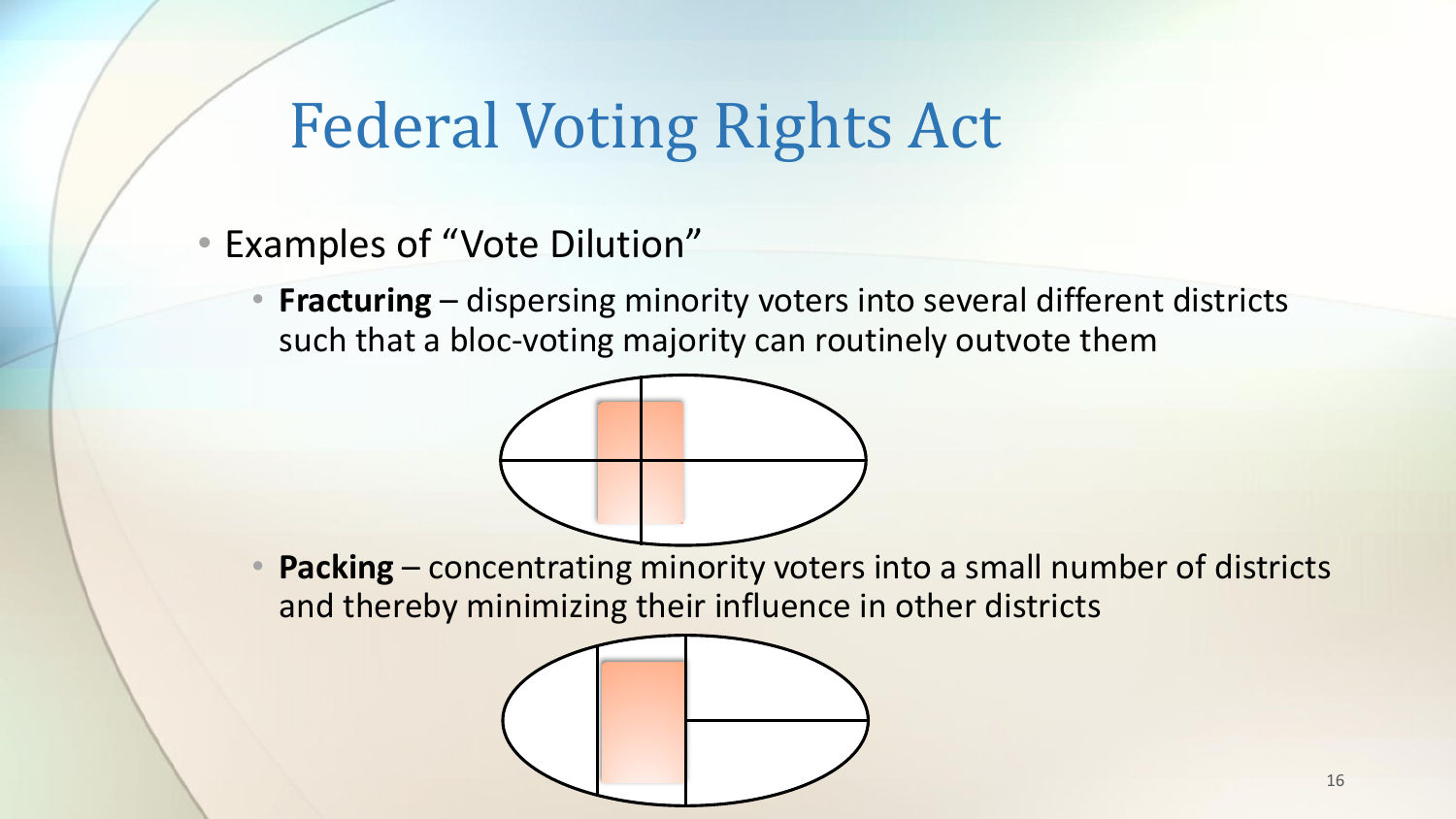# Federal Voting Rights Act

- The Supreme Court has set three preconditions to Section 2 liability under the federal VRA (the "Gingles" criteria)
	- The minority group must be sufficiently large and geographically compact to constitute a majority in a district
	- The minority group must be politically cohesive; and
	- The majority votes sufficiently as a bloc to enable it usually to defeat the minority's preferred candidate
		- Legal Authorities Section 2 of the Voting Rights Act; *Thornburg v. Gingles*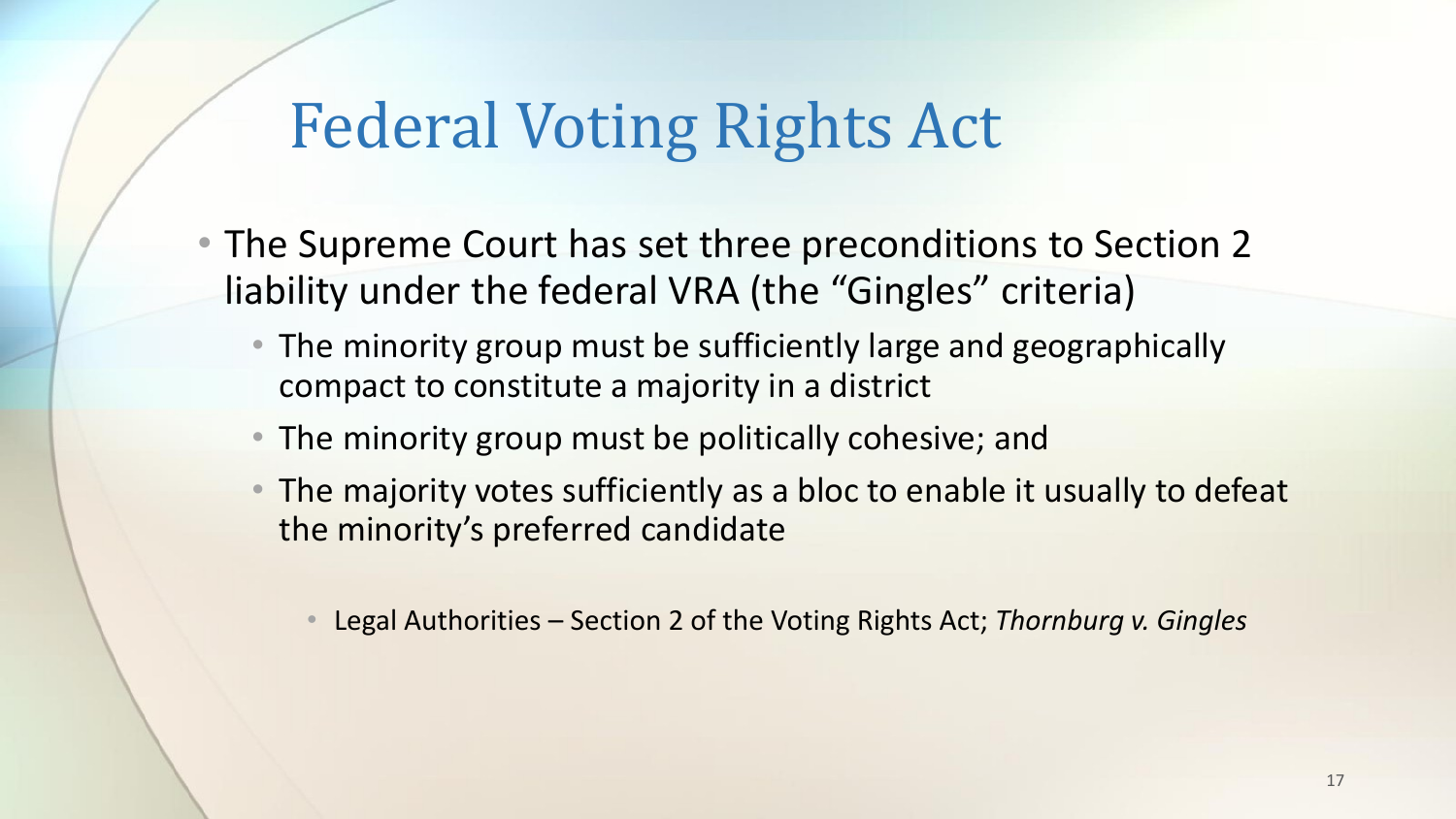# Summary of Law and Criteria

- Key Principles to Keep in Mind
	- Strive for Population Equality
		- Make a good faith effort to draw districts equal in population
		- Justify any deviations with use of traditional redistricting criteria
	- Focus on Traditional Redistricting Criteria
		- Draw contiguous and compact districts
		- Respect boundaries, neighborhoods, and communities of interest
		- Obtain public testimony, neighborhood/community information, and make a good record
	- Do not Use Race as the Predominant Factor
		- Focus on traditional race-neutral criteria
	- Comply with the Voting Rights Act
		- Avoid fracturing or packing minority voters
	- Establish and Follow a Good Process